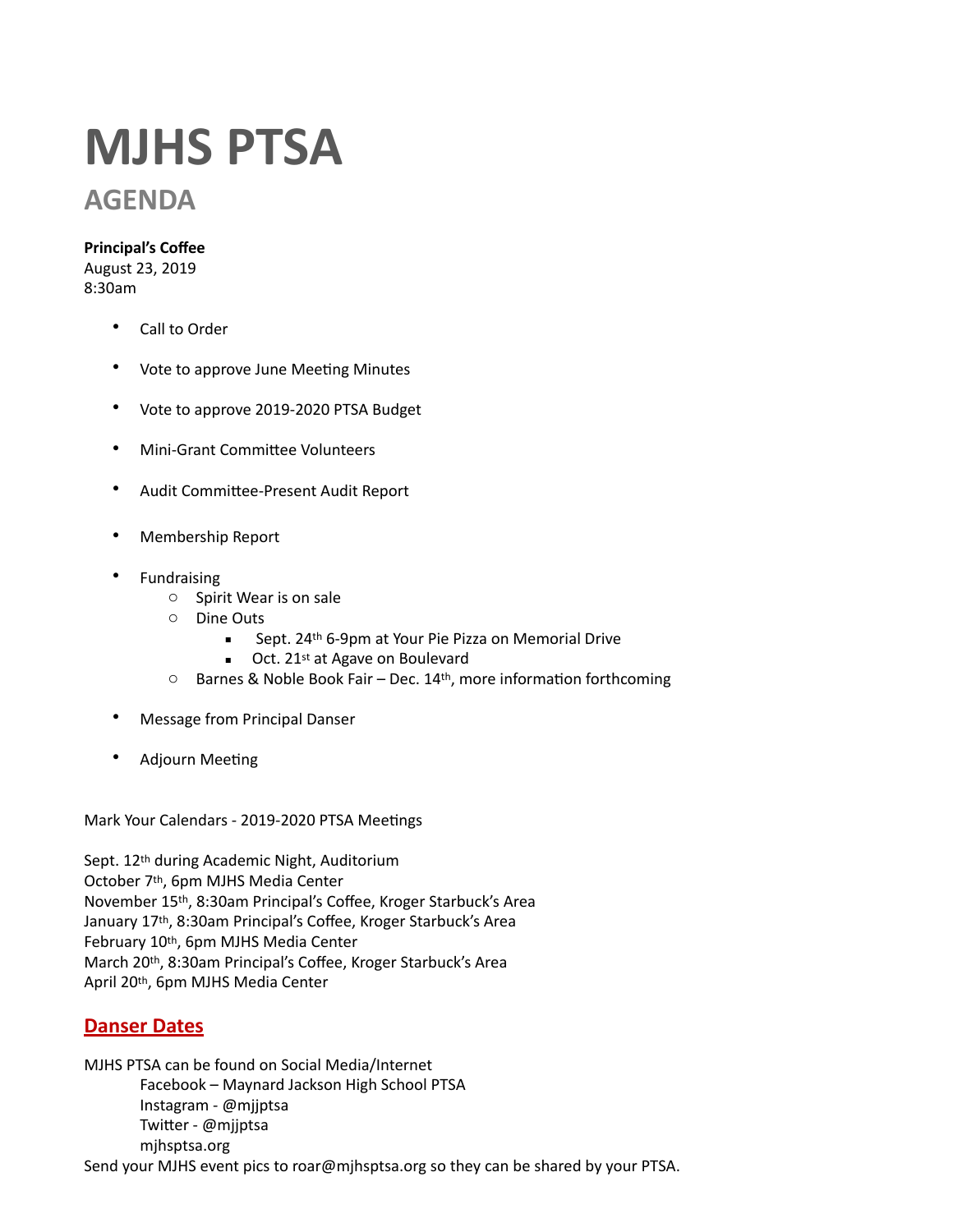August 23rd Varsity Football Tonight - 7:30 pm at Valdosta High School August 24th Softball – all day at DeKalb County Fastpitch Tournament Volleyball - all day at Legacy Beast Mode Tournament August 26th Softball 5:55pm vs. Lithonia HS on MJHS Field August 27th JV & Varsity Volleyball 5:30pm at Henry County HS Softball 5:55pm vs. Banneker HS on MJHS Field August 28th Softball 5:55pm vs. Arabia Mountain HS on MJHS Field August 29th JV & Varsity Volleyball 5:30pm at Douglas County HS JV Football 6pm at Riverwood HS August 30th 99 Ways Classic Football vs Therrell 5:s0pm at Lakewood Stadium September 2<sup>nd</sup> Holiday - No School September 3rd Varsity Volleyball 4:30pm vs. Lithia Springs/Grady HS, MJHS Gym September 4th JV Volleyball 5:30pm at Drew Charter HS, MJHS Gym Softball 5:55pm vs. Grady HS at Walden Athletic Complex September 5th Honor Roll Ceremony (S1&2 grades 10-12), 10:15am, Auditorium Varsity Volleyball 5:30pm vs. Washington HS, MJHS Gym Softball 5:55pm at Lithia Springs HS JV Football 6pm vs Decatur HS, MJHS Field Swim Team Parent/Student Meeting, 6pm September 9th **GA Milestone EOC Tests** Varsity Volleyball 5:30pm vs. Mays HS, MJHS Gym Softball 5:55pm vs Miller Grove HS, MJHS Field September 10th GA Milestone EOC Tests JV Volleyball 5:30pm at Decatur HS Softball 5:55pm vs Riverwood HS, MJHS Field September 11th **GA Milestone EOC Tests** JV Volleyball 5:30pm vs. Tri-Cities HS, MJHS Gym Softball 5:55pm vs St. Francis HS, MJHS Field September 12th Back to School Academic Night (PTSA Meeting), 5:30pm, Auditorium & Classrooms **GA Milestone EOC Tests** Varsity Volleyball 6pm vs. Drew Charter HS, MJHS Gym Softball 5:55pm at North Springs HS JV Football 6pm at Grady HS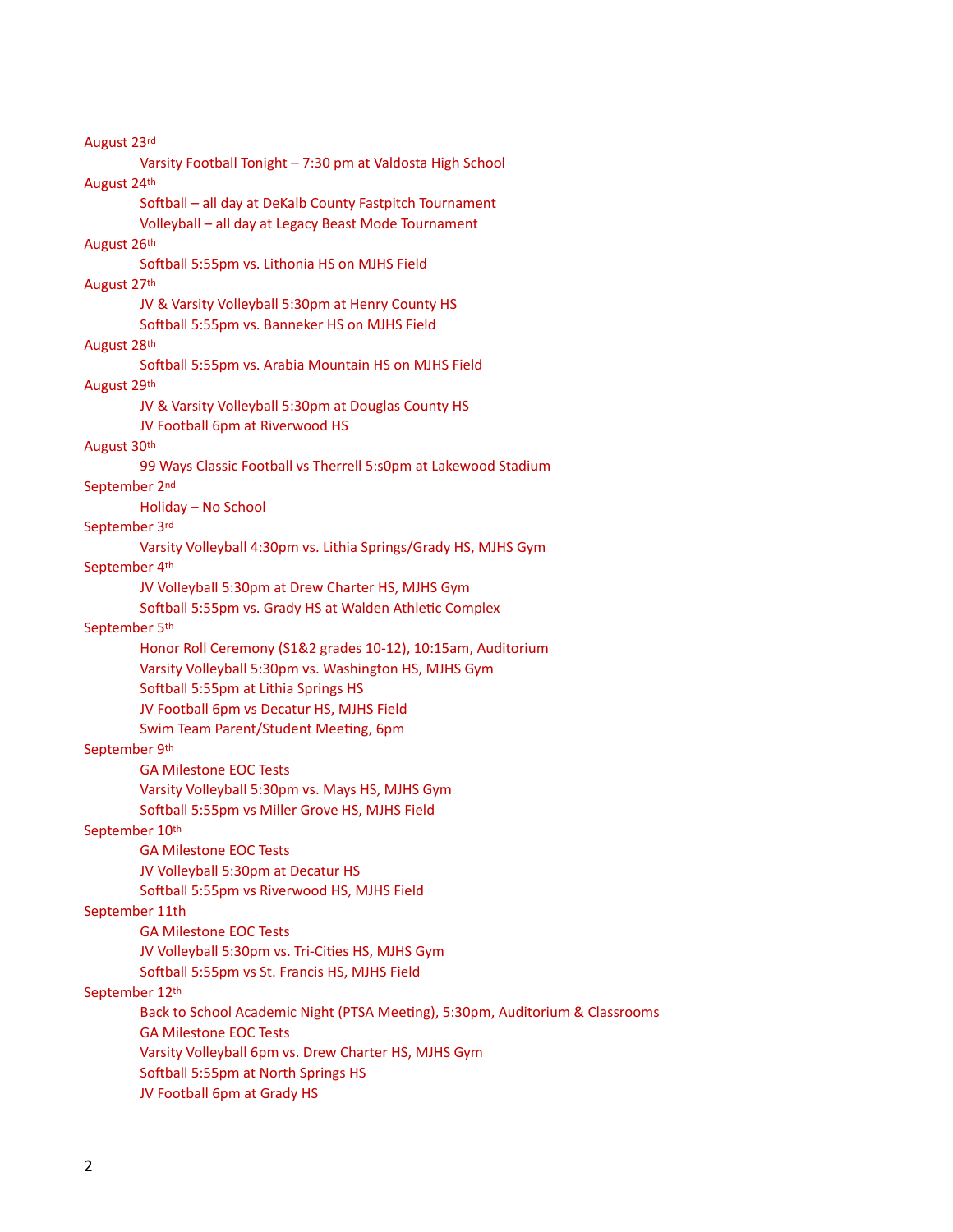## **MJHS PTSA Proposed Budget 2019-2020**

#### **Income**

| <b>Total Income</b>                               | \$34,358.59 |                                                       |
|---------------------------------------------------|-------------|-------------------------------------------------------|
| <b>School Store</b>                               | \$9,500.00  | Spirit Wear, Magnets, Yard Signs                      |
| <b>Membership Dues</b>                            | \$4,500.00  |                                                       |
| Fundraising                                       | \$6,500.00  | Book Fair, Dine Outs, other fundraising opportunities |
| <b>Business and Neighborhood</b><br>Contributions | \$2,500.00  | Grants, Business Sponsorships                         |
| Carry Over Income                                 | \$11,358.59 |                                                       |

#### **Expenses**

| Liability Insurance           | \$350.00   |                                                         |
|-------------------------------|------------|---------------------------------------------------------|
| <b>Accounting Fees</b>        | \$300.00   |                                                         |
| Website/Security/Backup Fees  | \$350.00   |                                                         |
| <b>Financial Fees</b>         | \$210.00   | Bank, Square, Paypal, Square readers                    |
| <b>GA PTA Dues</b>            | \$1,700.00 |                                                         |
|                               |            | Coffee, General Assembly food, 2023 parent welcome,     |
| <b>Hospitality Expenses</b>   | \$800.00   | Honors Ceremony Refreshments, Other                     |
| <b>Teacher Grants</b>         | \$3,500.00 | Award in Fall and Spring                                |
| <b>Teacher Appreciation</b>   | \$2,100.00 | Teacher Holiday Lunch, Teacher Appreciation Week, Other |
| <b>Fundraising Expenses</b>   | \$2,000.00 |                                                         |
| Printing & Copying & Supplies | \$900.00   |                                                         |
| <b>School Store</b>           | \$7,000.00 | Spirit Wear, Magnets, Yard Signs                        |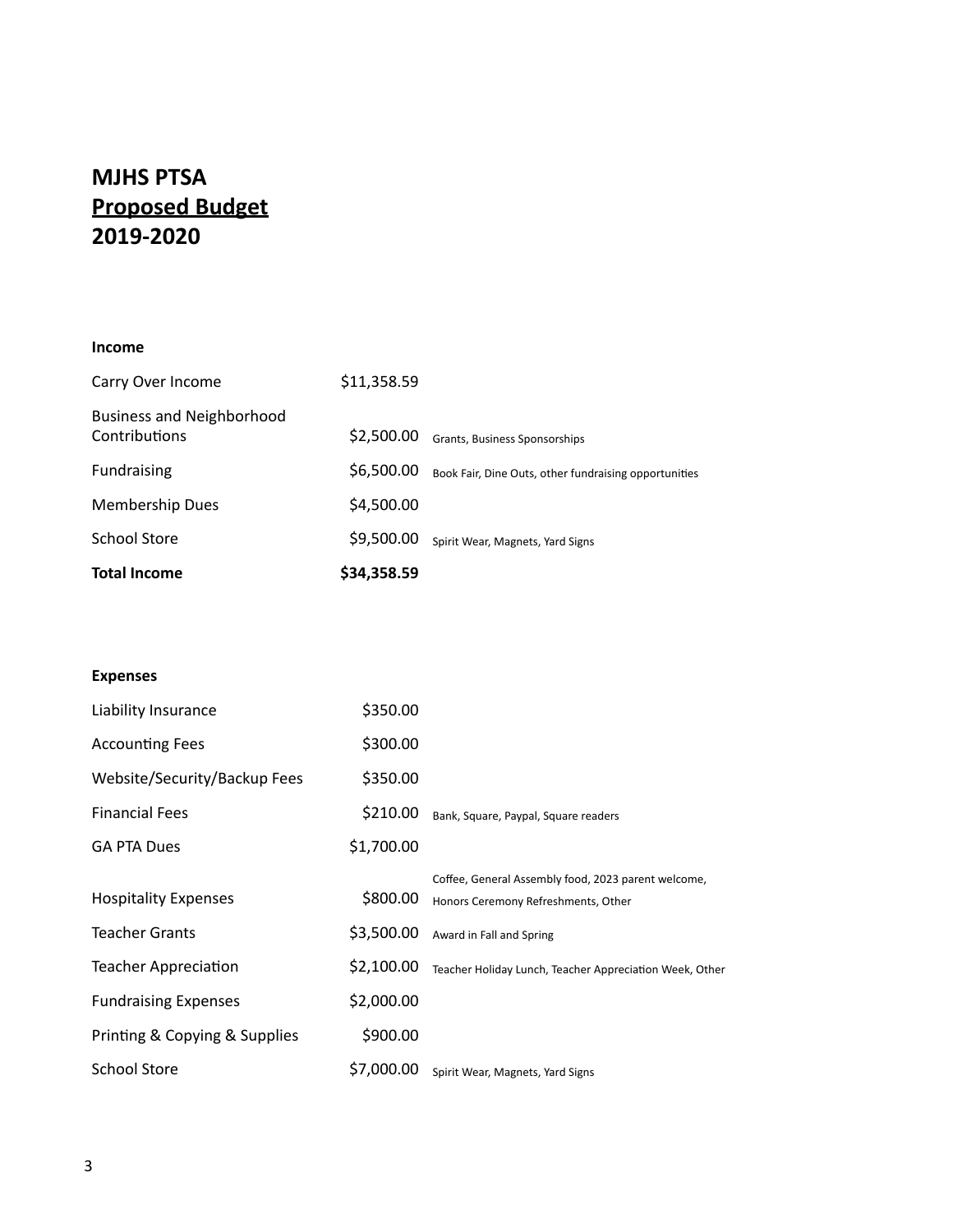| <b>Total Expenses</b>                 | \$32,568.59 |                                                     |
|---------------------------------------|-------------|-----------------------------------------------------|
| Reserve for 2020-2021                 | \$8,860.93  |                                                     |
| Carry over expenses from<br>2018-2019 | \$2,497.66  | Accounting expenses, Spirit wear, mini grant, mural |
| Sunshine Closet                       | \$2,000.00  | Needs detemined by social worker                    |

**Net Income \$1,790.00** 

**Maynard H Jackson High School PTSA**

#### **Treasurer Report**

#### **August 1 2019-August 15 2019**

| Balance on hand 8/15/19                        | Approved<br><b>Budget</b> | Income In<br>\$21,216.36 |
|------------------------------------------------|---------------------------|--------------------------|
| <b>INCOME</b>                                  |                           |                          |
| Carry Over Income                              | \$11,358.59               |                          |
| <b>Business and Neighborhood Contributions</b> | \$2,500.00                | \$242.55                 |
| Fundraising                                    | \$6,500.00                | \$160.00                 |
| <b>Membership Dues</b>                         | \$4,500.00                | \$3,479.06               |
| <b>School Store</b>                            | \$9,500.00                | \$6,580.47               |